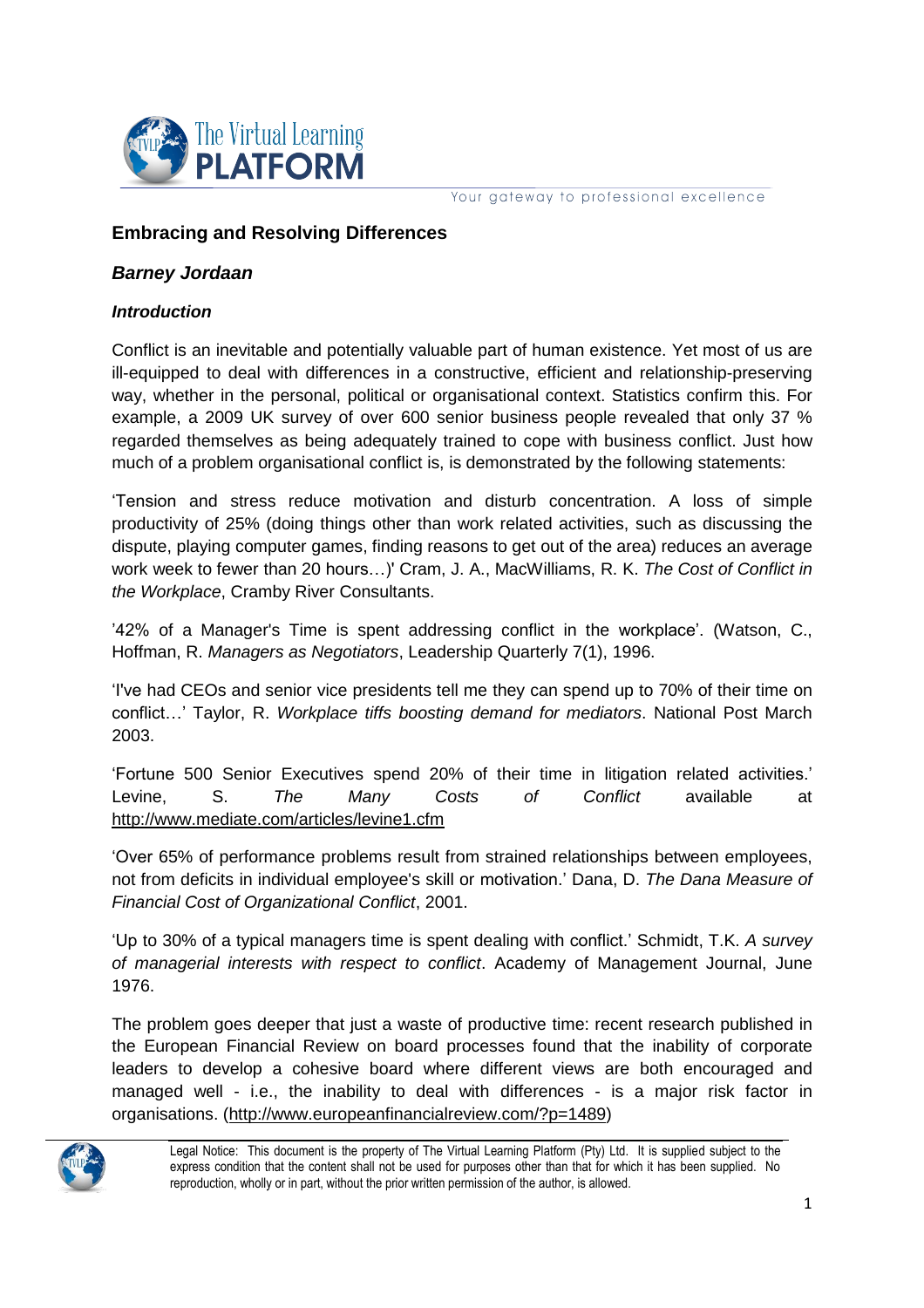## *Why is it so hard?*

Given a world that is full of conflict and a human race that lacks the natural ability to resolve differences quickly and collaboratively, it is no wonder that we seem to struggle along from one conflict situation to the next. Yet a general lack of conflict resolution skills is not the only cause of our inability to deal with differences in a constructive way.

A big contributor, in fact, is our general sense that conflict is bad, something negative that must be avoided. Because of this 'mindset', it is no wonder that when we see conflict we either fail to deal with the it (withdraw), or we go into fight mode, using whatever coercive power or legal remedies are available to us. Link this to a general unwillingness to listen to those who have different views to our own, and we have the makings of a situation that that can quickly escalate beyond our control. (Glasl's 9-step ladder of conflict escalation provides a stark reminder of this: [http://www.mediate.com/articles/jordan.cfm\)](http://www.mediate.com/articles/jordan.cfm). If and when the people at the other end of the conflict are listened to eventually after all else has failed, relationships are at such a low ebb that the search for constructive and cooperative solutions become difficult and sometimes even impossible.

Poor leadership or outdated leadership models also contribute to our inability to effectively deal with differences. Instead of inclusive leadership styles that would allow decision-makers the chance to hear others' concerns, viewpoints and suggestions before making a decision that affects them, our politicians and captains of industry promote the outdated idea of 'decisive' (i.e. exclusionary, power-based) leadership. Business schools are sometimes to blame as well because of the kind of profit-driven rather than a stakeholder relationship model of leadership they promote. As a recent article in the California Management Review notes: 'The emphasis on analysis has produced a generation of MBA's who are critters with lopsided brains, icy hearts and shrunken souls'.

Another obstacle is the manner in which we define the problem which needs to be resolved: we assume at the outset that our interests are in conflict with those of people we contend with and therefore fail to exploit the common ground and collaborative opportunities that most often do exist and instead take up opposing positions to engage in a tit-for-tat battle for supremacy. In reality, while our positions or demands might be and often are in conflict, our interests are often just different and therefore reconcilable.

There are no doubt many other contributing factors, some of which we have little or no control over. However, we do have control over things like our willingness to listen and not just hear; to move away from apathy to action; to stop being victims and instead become masters of our own destiny; and, most of all, over the attitudes that we bring into those difficult conversations.

## *A different view of conflict*

One challenge therefore is to begin to see conflict not only as inevitable but also as a potential opportunity to resolve differences, find common ground and strengthen relationships. A potential resource, in other words. Within organisations this translates into becoming 'conflict wise', i.e. harnessing the power of conflict to promote understanding,



Legal Notice: This document is the property of The Virtual Learning Platform (Pty) Ltd. It is supplied subject to the express condition that the content shall not be used for purposes other than that for which it has been supplied. No reproduction, wholly or in part, without the prior written permission of the author, is allowed.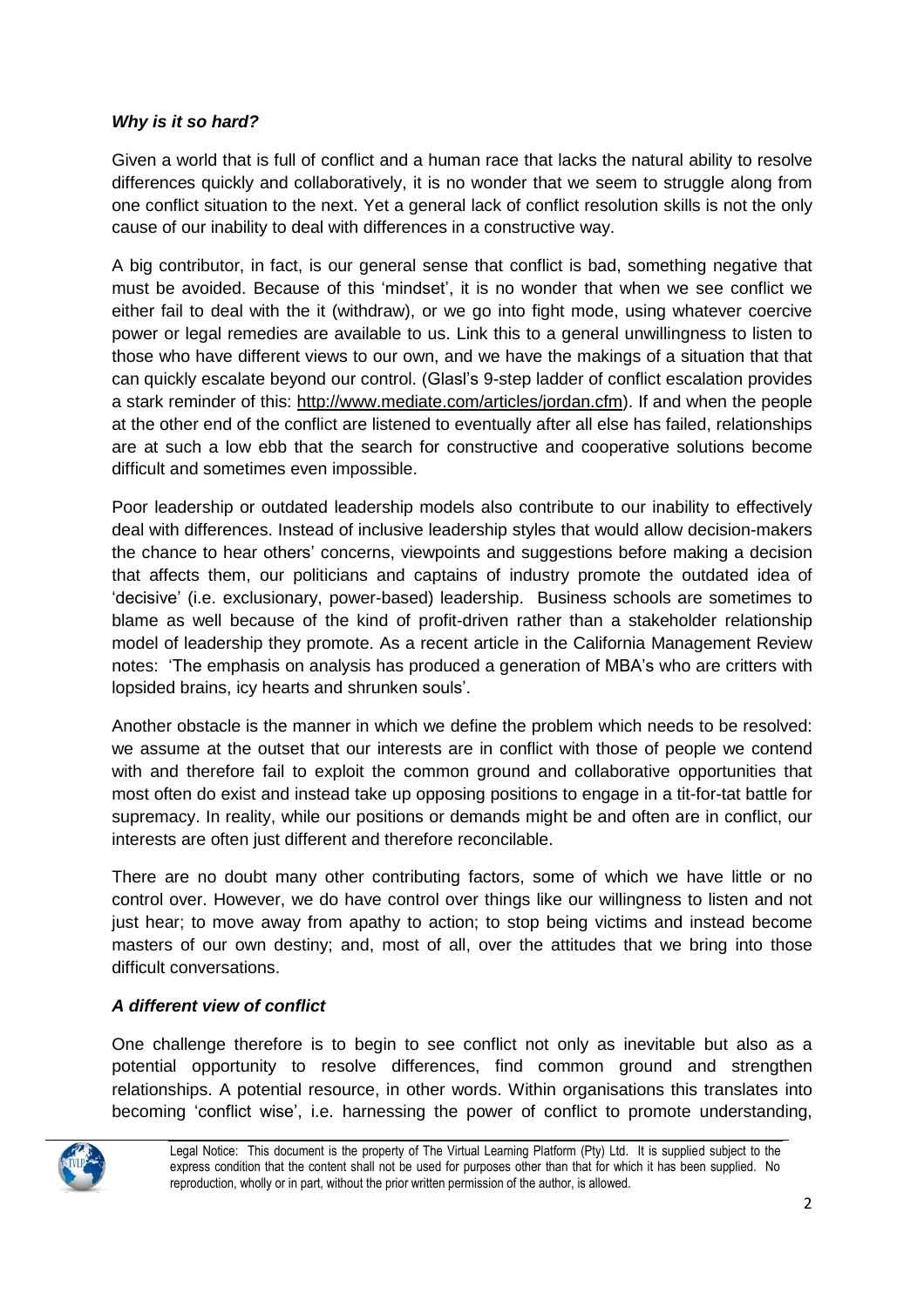cooperation and growth. In Jim Collins' best-selling book, *Good to Great*, he recalls how the 11 'great' organisations all displayed a similar approach to dealing with conflict: 'All the good-to-great companies had a penchant for intense dialogue. Phrases like "loud debate", "heated discussions" and "healthy conflict" peppered the articles and interview transcripts from all the companies.' These organisations had each delivered cumulative returns at least 3 times greater than the market over a 15-year period!

Conversely, when a separate research team studied a group of business failures arising from highly unsuccessful strategic decisions, they found a remarkably consistent pattern of stifled debate, with negative opinions or adverse information discounted as unhelpful. (Finkelstein, S. (2003) *Why Smart Executives Fail* London: Penguin.)

A 2003 UK survey of top management teams also found that the more productive ones treated conflicts as opportunities for collaboration to achieve the best solution for the organisation as a whole.

## *Conflict wise organisations*

Organisations need to create a cultural shift so it becomes more natural to engage with differences in constructive ways, i.e., to dialogue and mediate rather than fight. Leaders need to be encouraged to look at conflict from a different perspective – an opportunity for a collaboration of ideas rather than a clash or disruption for the benefit of the organisations as a whole. This requires the following:

- a. *Realise the potential value of conflict.* As one of the early pioneers of conflict resolution, Mary Parker Follett once said: 'It is possible to conceive conflict as not necessarily a wasteful outbreak of incompatibilities, but a normal process by which socially valuable differences register themselves for the enrichment of all concerned.'
- b. *Address conflicts as soon as they register themselves,* e.g., in withdrawal of cooperation, verbal attacks, grievances, sudden increase in absence from work, etc. Employees will feel valued if their concerns are heard in a timely manner, and will be more willing to come to management first to discuss any future problems. Yet most managers are reluctant to intervene. A 2009 CEDR (UK) survey of over 600 business people revealed that only 37 per cent regarded themselves as being adequately trained to cope with business conflict. Managers also revealed themselves to be significantly conflict averse: over a third of managers (35%) would rather parachute jump for the first time than address a performance problem with their work colleagues, whilst just under a third (27%) would rather shave their head for charity – and some (8%) would rather live on bugs for a week!
- c. *Learn how to have difficult conversations.* Being non-confrontational only creates more conflict. Employees may feel insulted and unimportant if managers are reluctant to address controversial issues. 'Generation Y' is permeating the workplace, and these employees demand mutual respect. Thus, collaboratively solving workplace issues shows employees across generations that their company has the desire and ability to maintain a harmonious relationship.



Legal Notice: This document is the property of The Virtual Learning Platform (Pty) Ltd. It is supplied subject to the express condition that the content shall not be used for purposes other than that for which it has been supplied. No reproduction, wholly or in part, without the prior written permission of the author, is allowed.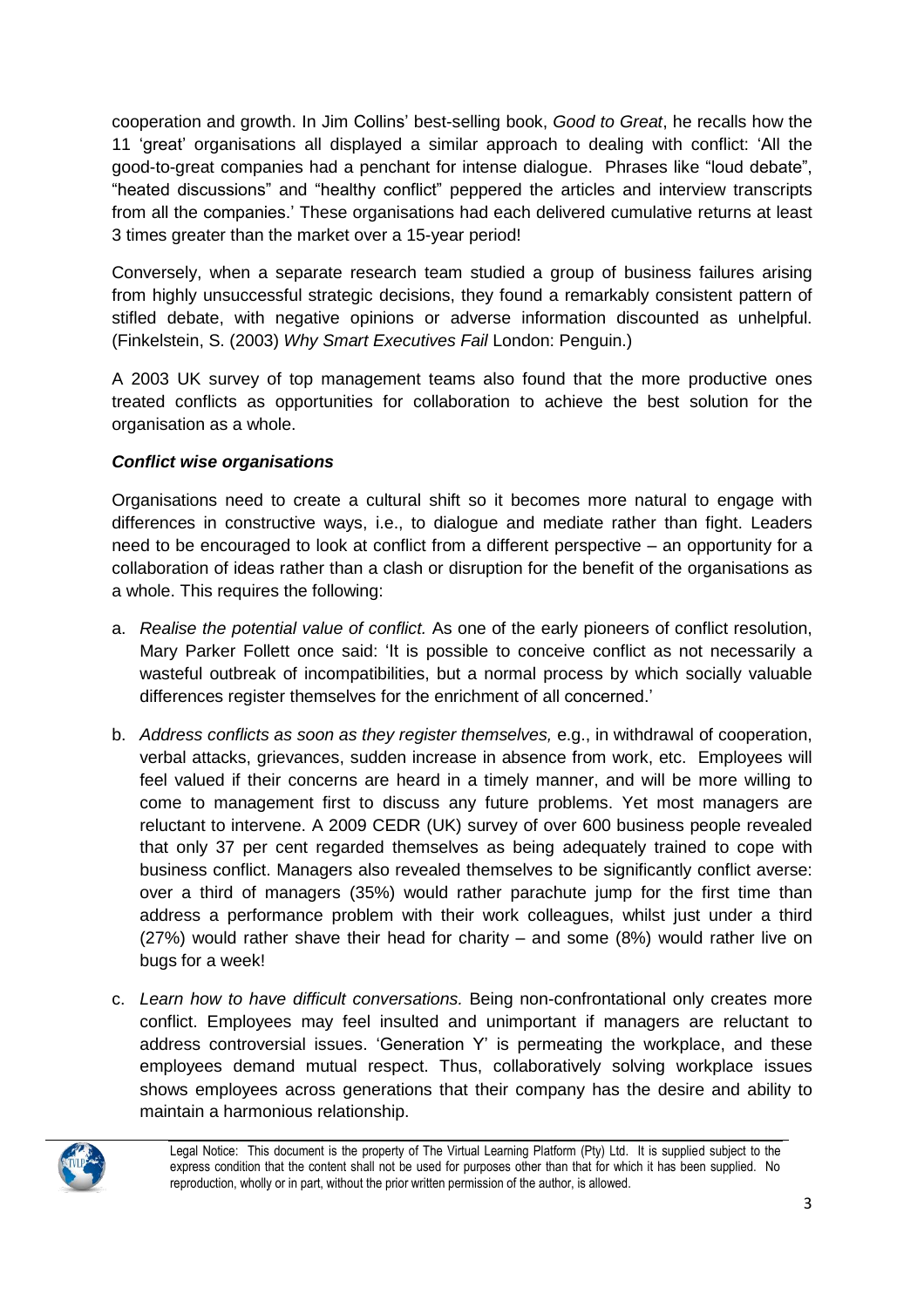- d. *Keep people engaged and informed.* Often, management fails to inform their employees of the practical impact of executive decisions. This can lead to conflict if employees are not aware of the reasoning behind the changes to which they are expected to adjust. *In Fair Process: Managing in the Knowledge Economy* (2003 HBR 123) Kim, W.C., Mauborgne, R. found that '[w]hen employees don't trust managers to make good decisions or to behave with integrity, their motivation is seriously compromised. Their distrust and its attendant lack of engagement is a huge, unrecognized problem in most organizations'. Their central finding is that employees will commit to a manager's decision - even one they disagree with - if they believe that the process the manager used to make the decision was fair.
- e. *Develop a conflict management strategy.* This involves
	- Promoting conflict literacy: an organisation needs to have a clear understanding of what it means by 'conflict'. A lot of conflict occurs on an informal and sometimes covert level.
	- Measuring conflict styles: a lot of conflict arises or escalates as a consequence of how people behave in difficult situations. Use diagnostic tools to understand the different styles of at least those in leadership roles.
	- Building conflict management skills: train people to adopt appropriate styles, depending on each conflict situation. Add the following skills to the mix: communication; creative problem-solving skills; collaborative process skills.
	- Developing team working approaches: ensure that established team cultures are not overwhelming and that an appropriate collective strategy is adopted. Emphasise the value of a collaborative approach to address task-based conflict.
	- Creating options for conflict resolution: ensure that internal procedures, e.g., grievance procedures provide for 'loop-back' to collaborative processes for resolution (such as internal mediation).
	- Embedding a conflict management culture: it's not enough simply to build protocols and provide training. Leadership needs to come from the top such that open communication and effective conflict management become embedded in the culture of the organisation.

See further: Runde, C.E., Flanagan, T.A. *Conflict Competent Leadership [http://moravian.org/images/Conflict\\_Competent\\_Leadership\\_Summary.pdf](http://moravian.org/images/Conflict_Competent_Leadership_Summary.pdf)* and Leathes, M. *Conflict Leadership <https://imimediation.org/conflict-leadership>*

It is perhaps apposite to end off with this powerful reminder from Parker-Follett, written shortly before her death as war clouds started gathering yet again over Europe: 'We have thought of peace as passive and war as the active way of living. The opposite is true. War is not the most strenuous life. It is a kind of rest cure compared to the task of reconciling our differences... From War to Peace is not from the strenuous to the easy existence; it is from the futile to the effective, from the stagnant to the active, from the destructive to the creative



Legal Notice: This document is the property of The Virtual Learning Platform (Pty) Ltd. It is supplied subject to the express condition that the content shall not be used for purposes other than that for which it has been supplied. No reproduction, wholly or in part, without the prior written permission of the author, is allowed.